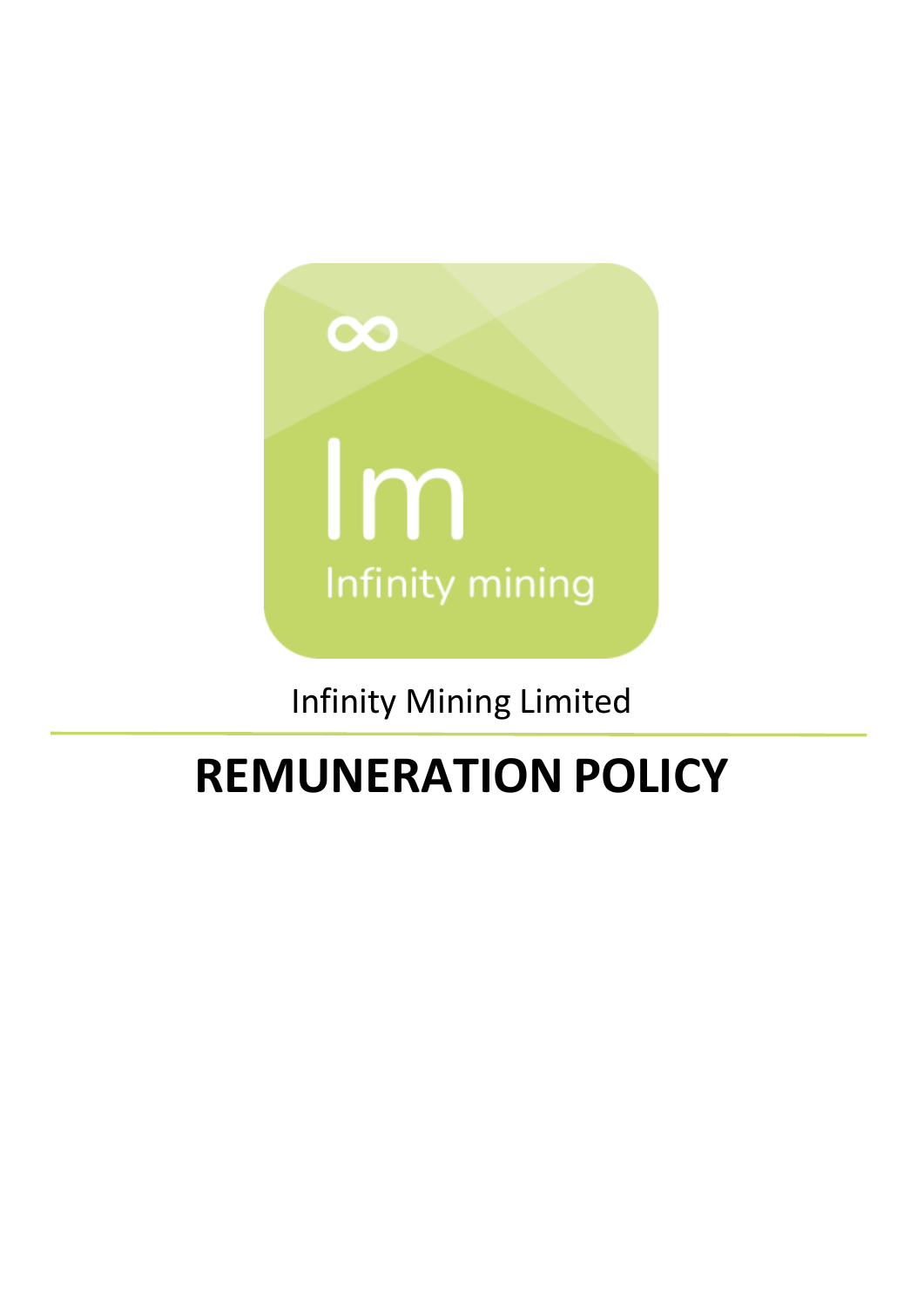## **Contents**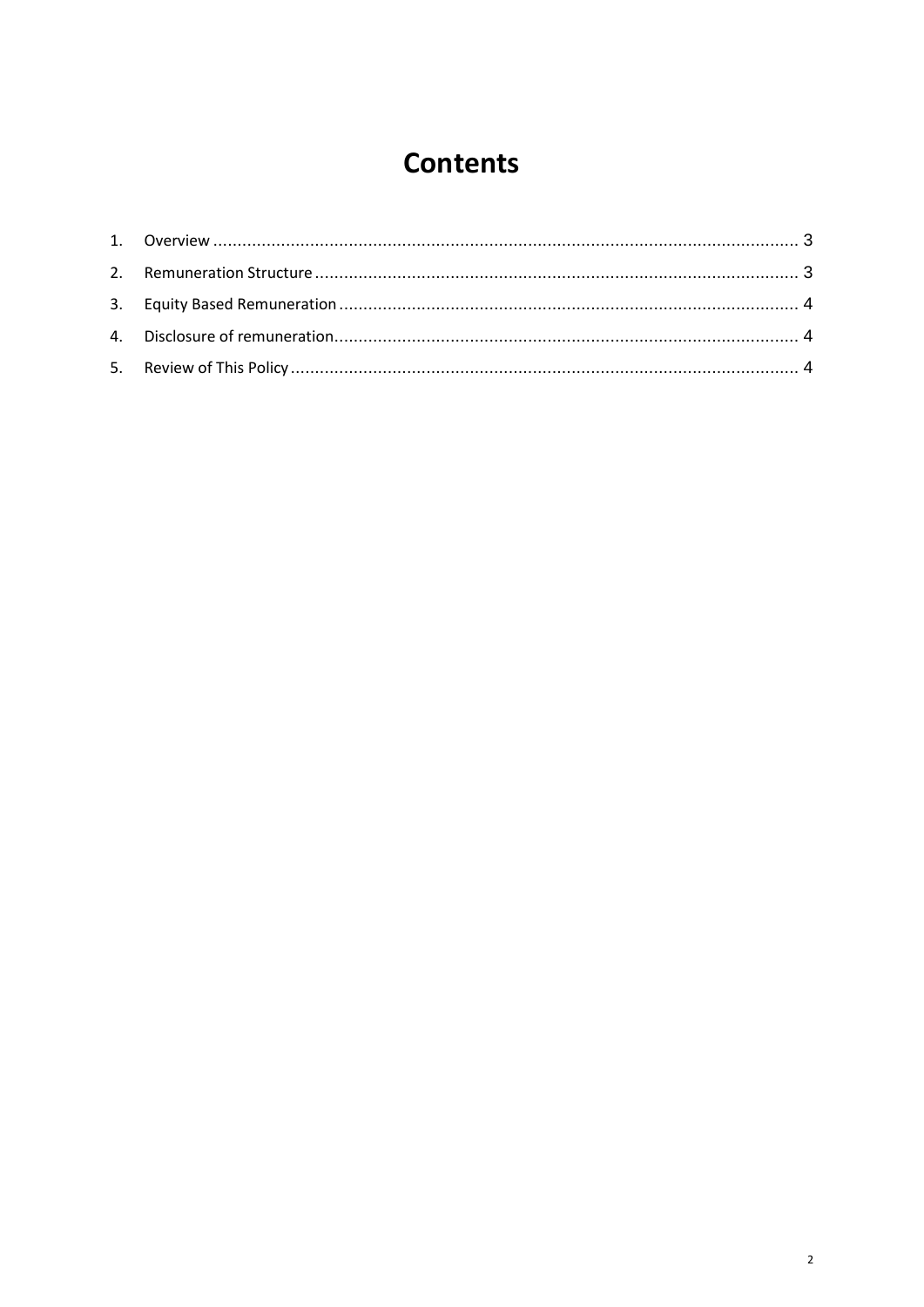

### **INFINITY MINING LIMITED AND ITS SUBSIDIARIES (THE "COMPANY" OR "INFINITY MINING") Remuneration Policy**

(Adopted 27 September 2021)

#### <span id="page-2-0"></span>**1. OVERVIEW**

- 1.1 **Infinity Mining Limited,** ACN 609 482 180 and its subsidiaries (**Company**) is committed to ensuring that it implements transparent and fair remuneration guidelines.
- 1.2 The board of directors (**Board**) of the Company has established this Remuneration Policy (**Policy**) for the purpose of ensuring that the Company has remuneration guidelines that:
	- $(a)$ are appropriate to attract, retain and motivate high quality directors and executives who will generate value for shareholders;
	- $(b)$ are fair and reasonable having regard to the performance of the Company and the relevant director or executive; and
	- comply with applicable securities and corporate laws and the rules of the Australian  $(c)$ Stock Exchange (ASX).

#### <span id="page-2-1"></span>**2. REMUNERATION STRUCTURE**

#### 2.1 **Distinction between Non-Executive and Executive Remuneration**

The Board, with the support of the Remuneration and Nomination Committee will ensure that a clear distinction is maintained between the structure of non-executive directors' remuneration on one hand and that of executive directors and other senior executives on the other.

#### 2.2 **Remuneration of executive directors and other senior executives**

- (a) The Remuneration and Nomination Committee will make recommendations to the Board regarding the remuneration of executive directors and other senior executives (**Executive Remuneration**).
- (b) Executive Remuneration packages should include an appropriate balance between fixed remuneration that is comparable with current market rates and performance based remuneration, linked to clearly specified performance targets that align with the Company's short and long term objectives and which are appropriate to the Company's circumstances and goals.

#### 2.3 **Remuneration of non-executive directors**

(a) Remuneration and Nomination Committee will make recommendations to the Board regarding the remuneration of non-executive directors.